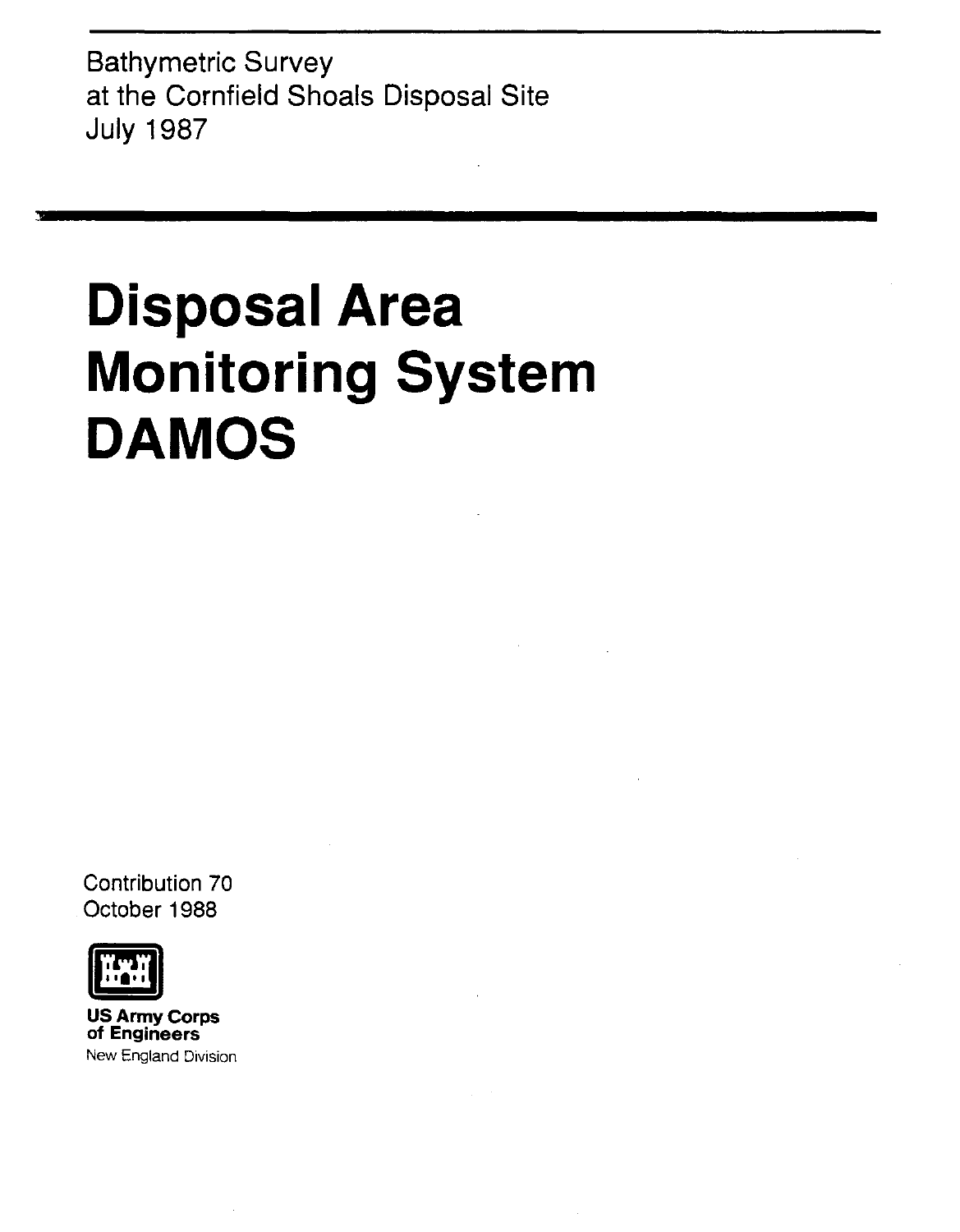# BATHYMETRIC SURVEY AT THE CORNFIELD SHOALS DISPOSAL SITE JULY 1987

# CONTRIBUTION #70

## OCTOBER 1988

Report No. SAIC- *88n526&C70* 

Contract No. DACW33-86-D-0004 Work Order No. 10

Submitted to:

Regulatory Branch New England Division U.S. Anny Corps of Engineers 424 Trapelo Road Waltham, MA 02254-9149

Submitted by:

Science Applications International Corporation Admiral's Gate 221 Third Street Newport, RI 02840 (401) 847-4210

 $\blacksquare$ 



**of Engineers and Properties and Properties and Properties and Properties and Properties and Properties and Properties and Properties and Properties and Properties and Properties and Properties and Properties and Propertie**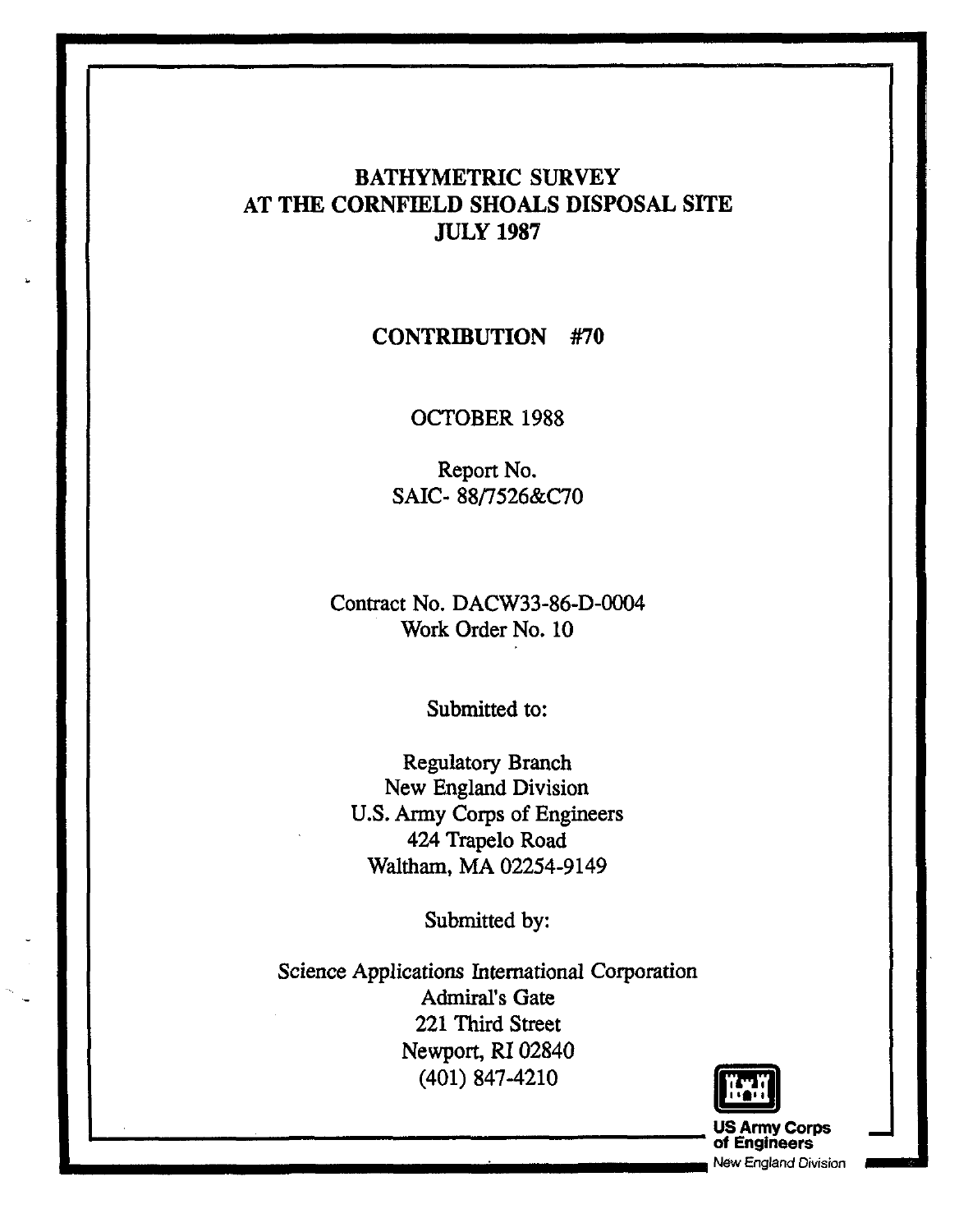### **Table of contents**

| 1.0 | INTRODUCTION           | <u>Page</u> |
|-----|------------------------|-------------|
| 2.0 | <b>METHODS</b>         | 2           |
| 3.0 | RESULTS and DISCUSSION | 2           |
| 4.0 | <b>REFERENCES</b>      | 3.          |

Figures

•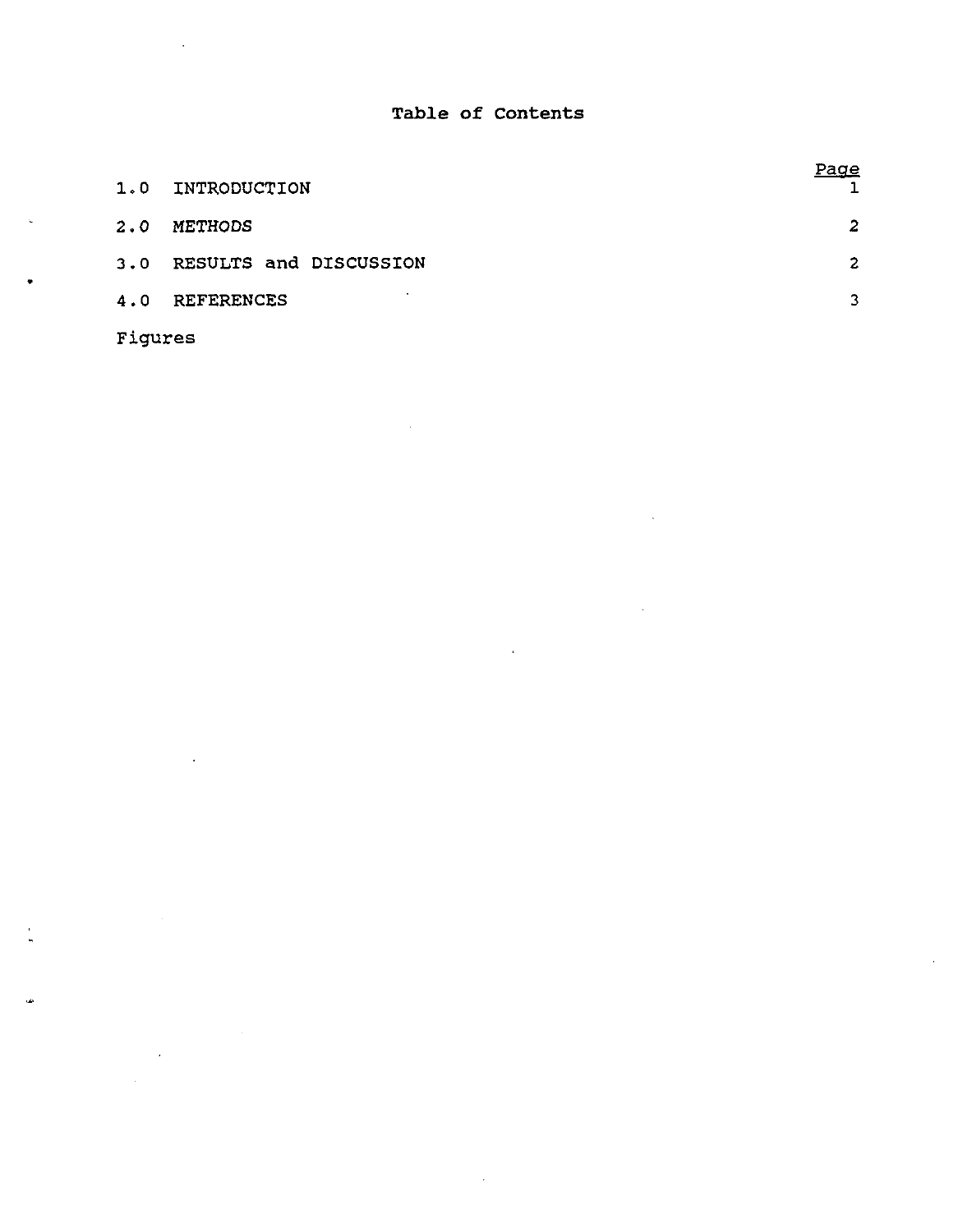# **List of** Figures

| Fiqure 3-1.  | Contoured depth (meters) plot of the Cornfield<br>Shoals Disposal Site, 31 July 1987.          |
|--------------|------------------------------------------------------------------------------------------------|
| Fiqure 3-2a. | Contoured depth (meters) plot of the Cornfield<br>Shoals Disposal Site, 30 July 1978.          |
| Figure 3-2b. | Enlarged contoured depth (meters) plot of the<br>Cornfield Shoals Disposal Site, 30 July 1978. |
| Figure 3-3.  | Contoured depth (meters) plot of the Cornfield<br>Shoals Disposal Site, 27 January 1979        |

•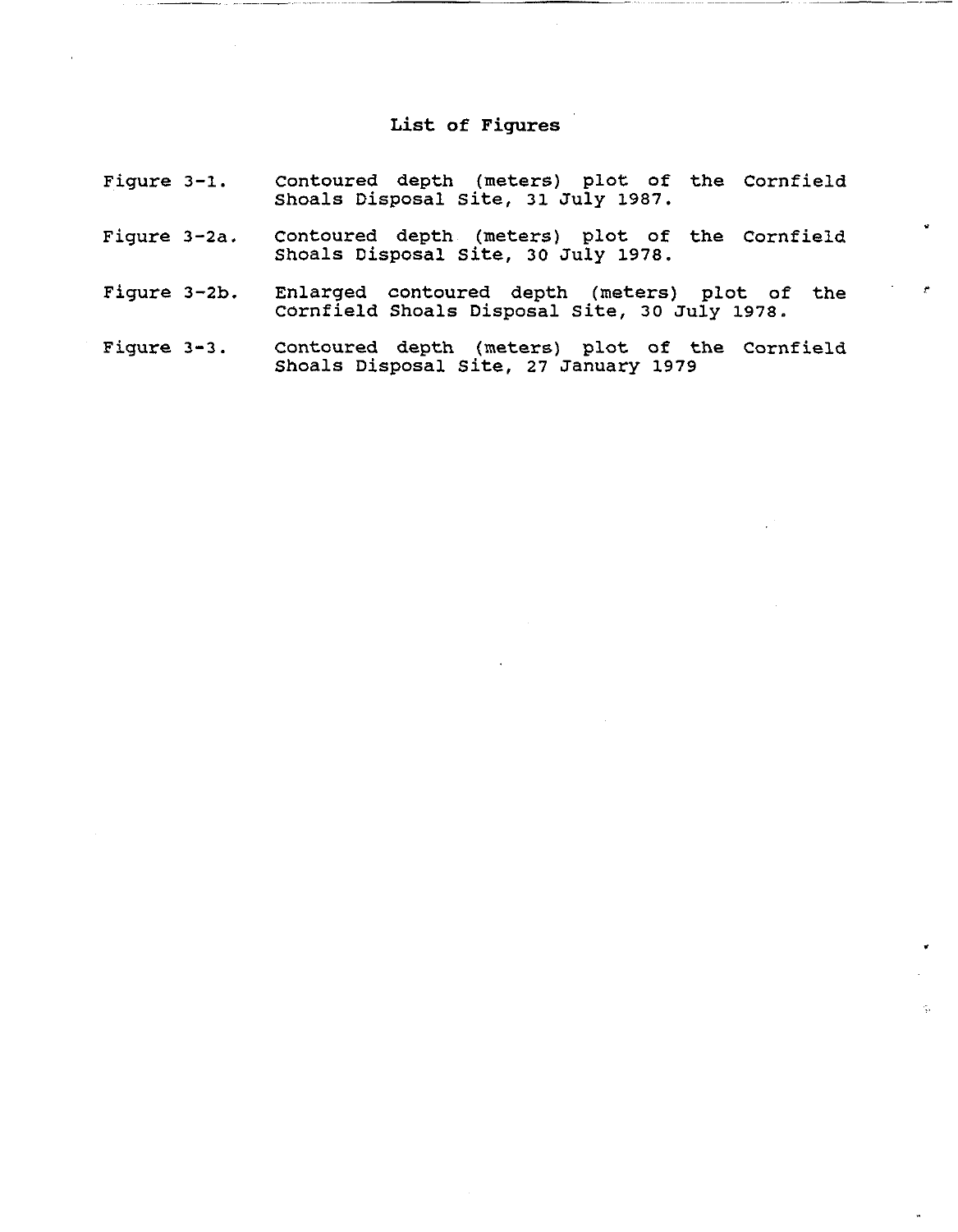### 1.0 INTRODUCTION

The Cornfield Shoals Disposal Site is located approximately 3.3 nm southeast of Cornfield Point in Old Saybrook,<br>Connecticut. It occupies a 1 nm square area centered around It occupies a 1 nm square area centered around 41"12.68N, 72"21.52W and has water depths in the range of 49 to 57 meters. Cornfield Shoals is presently the only site in New England managed as a dispersive site; the disposal site has a relatively smooth, sandy bottom with a shallow depression oriented *in* an eastwest direction. The near-bottom energy regime is the highest of all DAMOS sites and this is reflected *in* the texture of the bottom sediments (primarily sand and gravel). Some overconsolidated clay and clay nodules from glacial lake deposits have been found in the site, providing further geological evidence of scouring. The major currents at this site are the result of an east-west tidal component and the outflow of the Connecticut River; seasonal river effects can be quite pronounced due to spring runoff and snow melt. Although recent current meter data are not available for this site, near-bottom current data obtained *in* 1978 (NUSC, 1979) indicate that average peak tidal velocities are on the order of 30 cm/sec<br>in a northwest-southeast direction. The relatively high energy in a northwest-southeast direction. regime at Cornfield Shoals is equally composed of the tidal and residual (riverflow) components in contrast, for example, to the New London Disposal site that has similar tidal current velocities but a smaller residual component, resulting *in* a reduced overall energy regime.

As with the other Long Island Sound disposal sites, the incidence of storm-driven wave currents is reduced due to the restricted fetch available at the site; only the most severe northeast storms have any potential for effect. There is little concern about storms and potential effects on sediment transport.

Because Cornfield Shoals is a dispersive disposal site, its use has been limited to the deposition of relatively uncontaminated dredged material from the Connecticut River and The average annual volume of dredged material deposited at Cornfield Shoals is approximately 55,000 m<sup>3</sup>, however<br>the actual amount can vary widely from year to year. Previous the actual amount can vary widely from year to year. monitoring surveys have included study of the near-bottom currents and precision bathymetric surveys in 1978 and 1979 (NUSC, 1979). The high current conditions at this site make diving operations impossible, and deployment of other types of oceanographic sampling gear is equally difficult.

A precision bathymetric survey was conducted at the Cornfield Shoals Disposal Site on 31 July 1987 to determine if any bathymetric changes have occurred relative to prior surveys. It bathymetric changes have occurred relative to prior surveys. was expected that no accumulation of dredged material would be detected at the site even though approximately 360,000  $m^3$  of material has been deposited between 1979 and 1987. For the period

1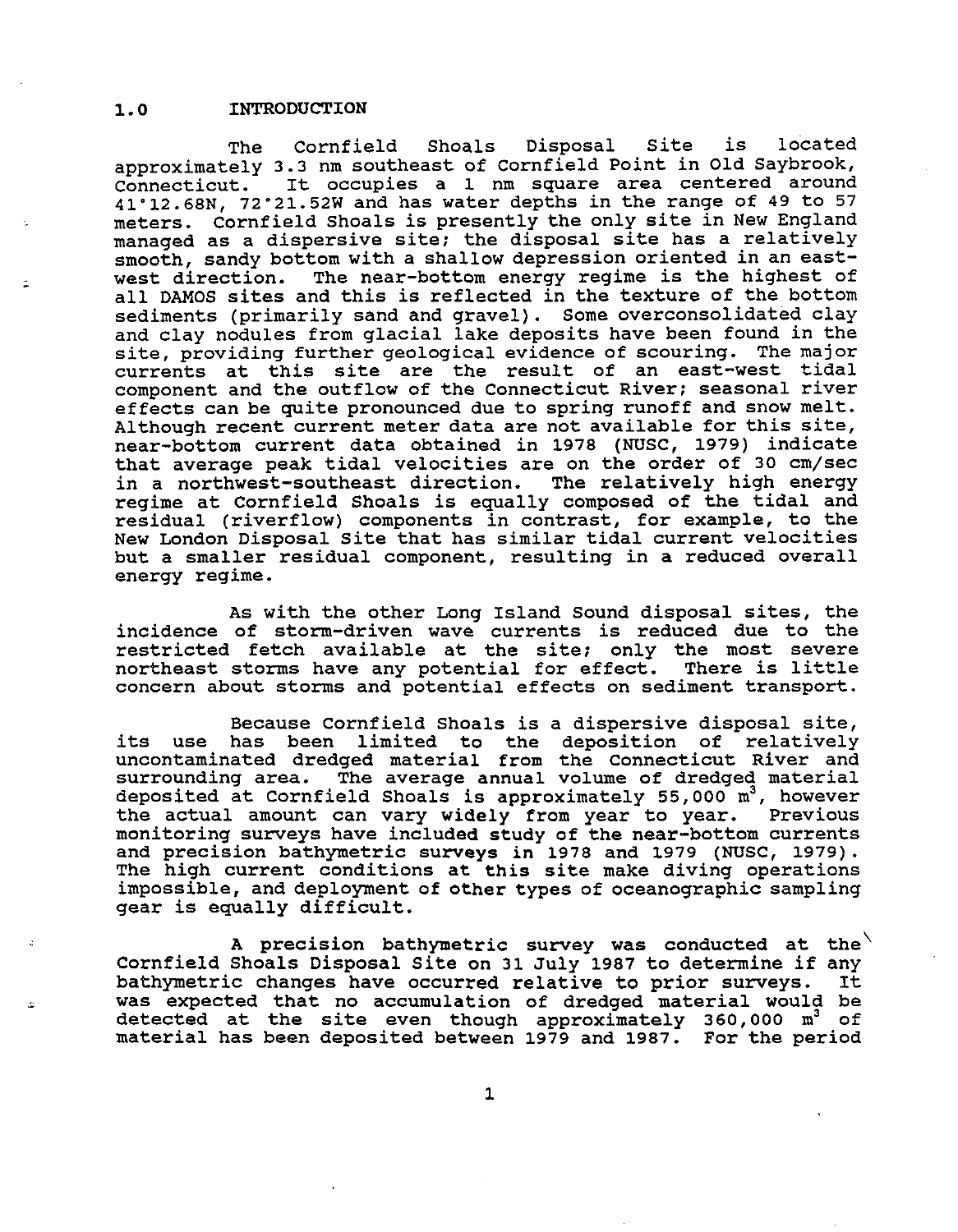prior to this (1960 to 1978), approximately 1.03 million cubic meters of dredged material has been deposited at Cornfield Shoals.

### *2.0* METHODS

The precise navigation required for the bathymetric survey was provided by the SAIC Integrated Navigation and Data Acquisition System (INDAS). A detailed description of INDAS and its operation can be found in Contribution *#60* (SAle, 1986). positions were determined to an accuracy of ±3 meters from ranges provided by a Del Norte Trisponder System. Shore stations were established over benchmarks at Cornfield Point and Lynde Point in Old Saybrook, Connecticut.

The depth was determined to a resolution of 0.1 feet (3.0 cm) using a Raytheon DE-719 Precision survey Fathometer with a 208 kHz transducer. The fathometer was calibrated with a bar check at fixed depths below the transducer before the survey began. Raytheon S8D-100 Digitizer was used to transmit the depth values to the SAIC computer system. Forty-one survey lanes were run east and west at a 25 meter lane spacing over an 1000 by 1000 meter area positioned around the center of the disposal site. (The center of the site serves as the target for all disposal operations.) This lane spacing provides good resolution for subsequent data analysis and the production of detailed depth contour charts. During analysis of the bathymetric data, the raw depth values are standardized to Mean Low water by correcting for ship draft and for tidal changes for the duration of the survey.

#### 3.0 RESULTS and DISCUSSION

The majority of the site resides in an irregularly shaped depression where depths range from approximately 49 meters in the northeast corner to a maximum of 57.5 meters in the south central area (Figure 3-1). Visual comparison of the July 1987 survey with surveys conducted on 30 July 1978 (Figures 3-2a,b) and on 27 January 1979 (Figure 3-3) suggests that no significant changes in depth (greater than 0.5 meters) have occurred at the site. It is important to note that these earlier surveys were conducted at a 50 meter lane spacing and with different computer and fathometer Because of the different formats used to store the position and depth data for the three surveys, a direct comparison could not be made. By overlaying copies of the survey plots that were enlarged or reduced to a uniform scale, the shape and depth of the contours were compared. As expected, some inconsistencies did exist but the three survey plots were in good overall agreement.

A combination of factors control the accumulation of dredged material at Cornfield Shoals. Because no disposal buoy is deployed, dredging contractors are required to dispose at a set of  $\bar{z}$ 

2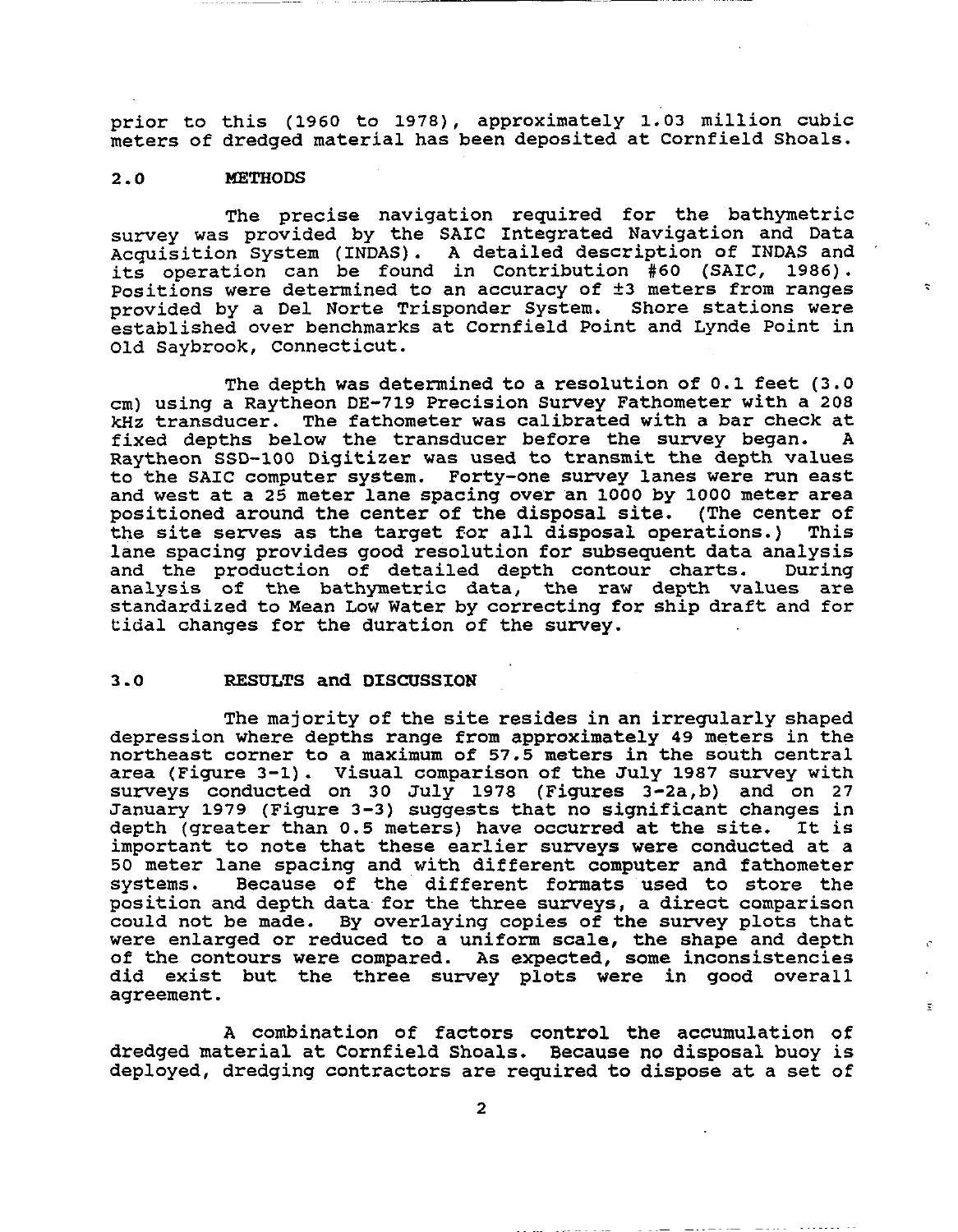LORAN-C time delay numbers for the center of the disposal site. Given the precision of LORAN-C (approximately 30 to 60 meters, depending on the combination of slave stations used) and how close to those numbers the scows actually get, disposal occurs in a dispersed pattern around the true coordinates. This results in a thin laver of material spread over much of the site. The high thin layer of material spread over much of the site. energy regime at the site acts to move the material during<br>convective descent as well as after impact with the bottom. The convective descent as well as after impact with the bottom. presence of sand and gravel throughout the majority of the site suggests that the bottom current velocities are sufficient to resuspend fine-grained material for transport in the predominant directions of flow (northwest and southeast).

Because of the small volume of material deposited at Cornfield Shoals over the last ten years, the disposal procedures used, and dispersion, a thin layer (< 0.5 m) of dredged material could have accumulated throughout much of the site and not be detected by the visual comparison of the present survey with those performed in 1978 and 1979. Detecting such thin layers would normally be difficult even with computer-aided comparisons of surveys due to relatively rapid changes in depth and an irregular bottom topography. The *360,000* m3 of material deposited between the 1978 and 1987 surveys would result in a layer of approximately<br>0.36 m if spread evenly throughout the survey area. At a  $0.36$  m if spread evenly throughout the survey area. containment site, such as the Central Long Island Sound (CLIS) site where point dumping occurs at a taut-moored disposal buoy, this amount of material would have created a distinct mound would have created a approximately 2 meters high with a radius of 150 to 200 meters. The lack of a significant topographic feature at Cornfield Shoals is most likely due to both the disposal procedures used and the high energy regime responsible for dispersing the material.

#### 4.0 REFERENCES

- NUSC, 1979. DAMOS Disposal Area Monitoring System Annual Data<br>Report: Proceedings of Symposium, 14-15 May 1979. Naval Proceedings of Symposium, 14-15 May 1979. Underwater SYstems Center, Newport RI.
- SAIC, 1986. Seasonal Monitoring cruise at the New London Disposal Site, July 1986. SAIC Report #86/7540&C60 , *US* Army Corps of Engineers, New England Division, Waltham, MA. Contribution #60. DAMOS

3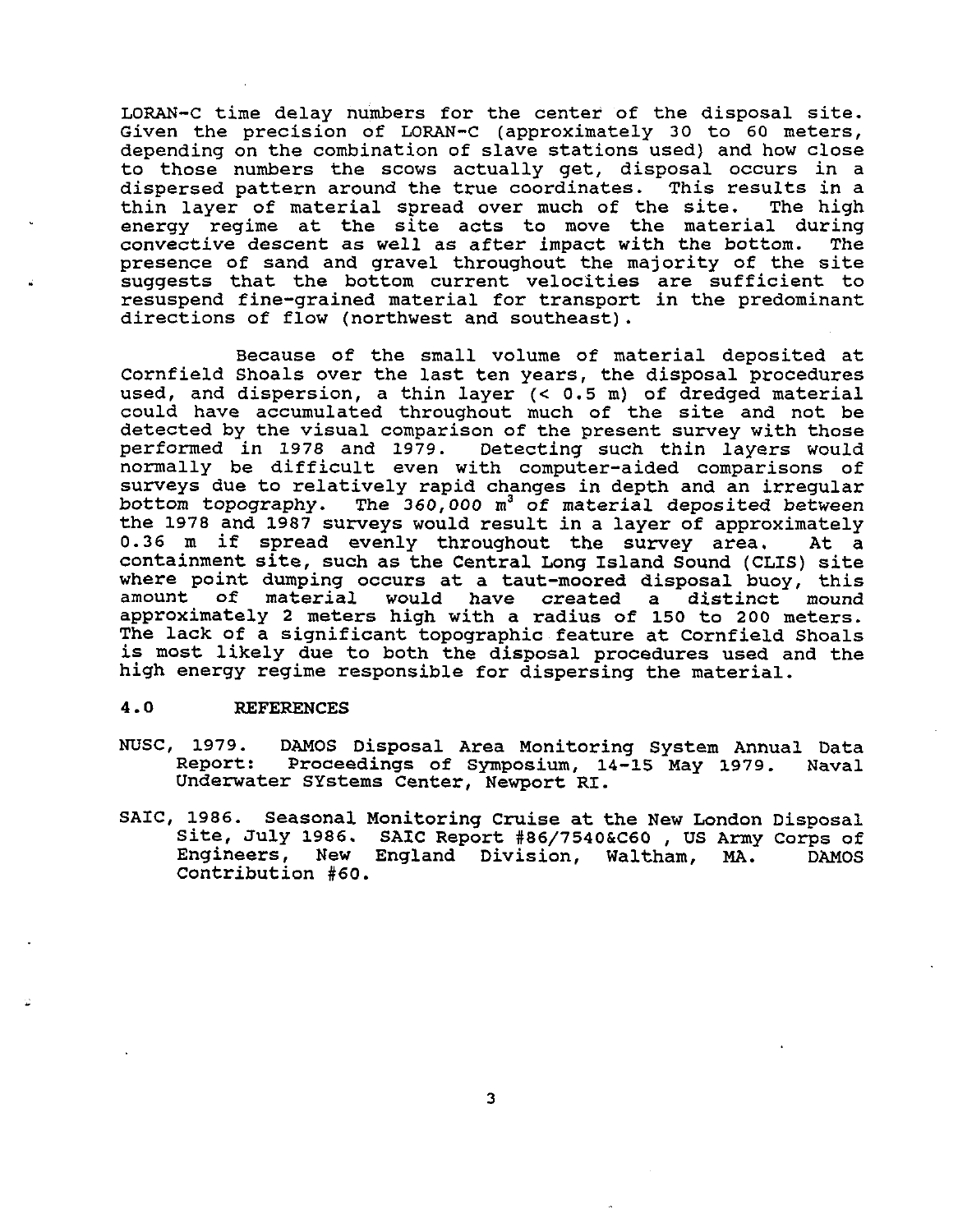

Contoured depth (meters) plot of the Cornfield Shoals Disposal Site, Figure 3-1. 31 July 1987.

 $\langle d \rangle$ 

 $\mathbf{G}$ 

xý.

 $\epsilon_{\rm f}$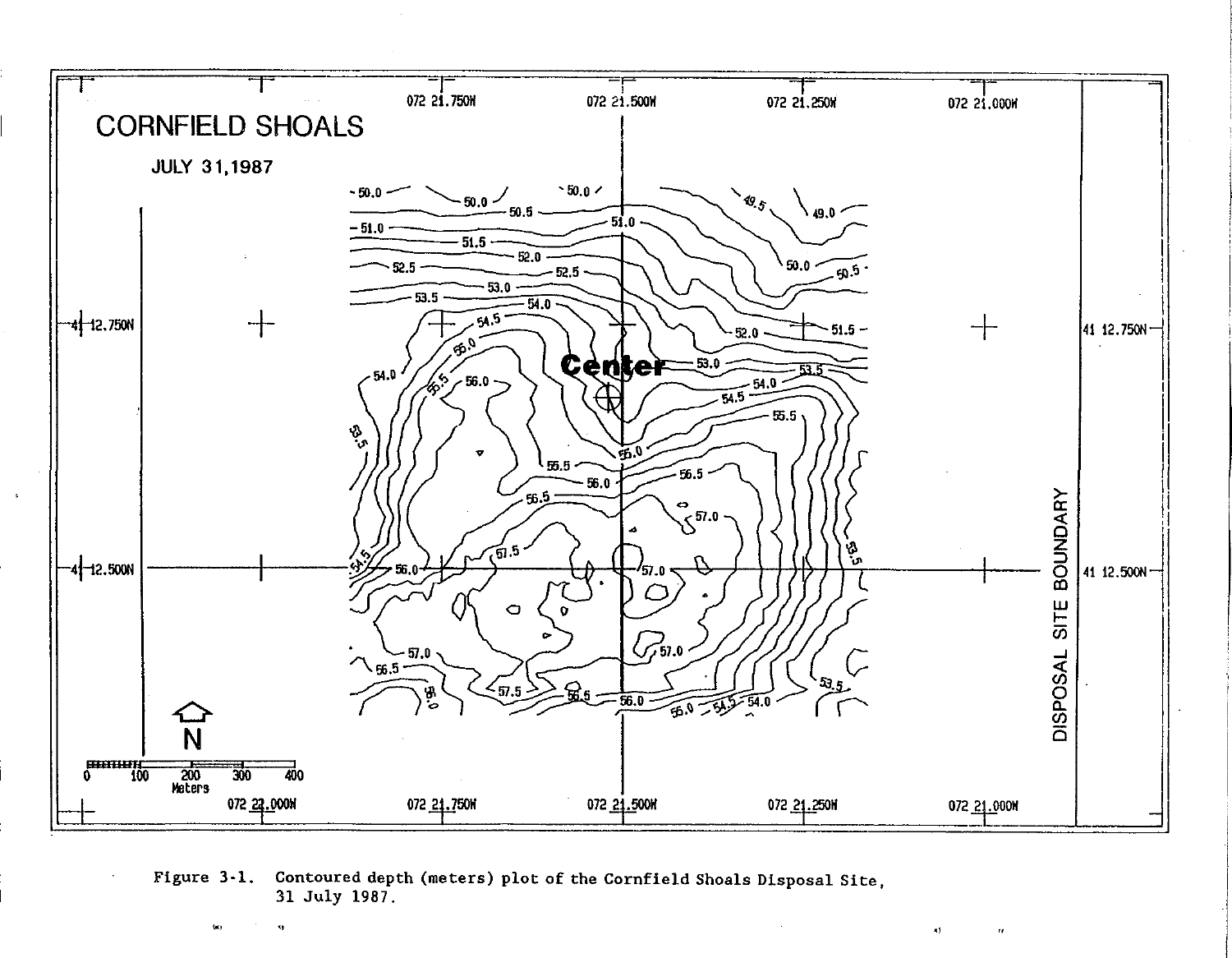

 $\epsilon$ 

 $\epsilon$ 

 $\mathbf{r}$ 

 $\mathcal{A}$  .

Figure 3-2a. Contoured depth (meters) plot of the Cornfield Shoals Disposal Site, 30 July 1978.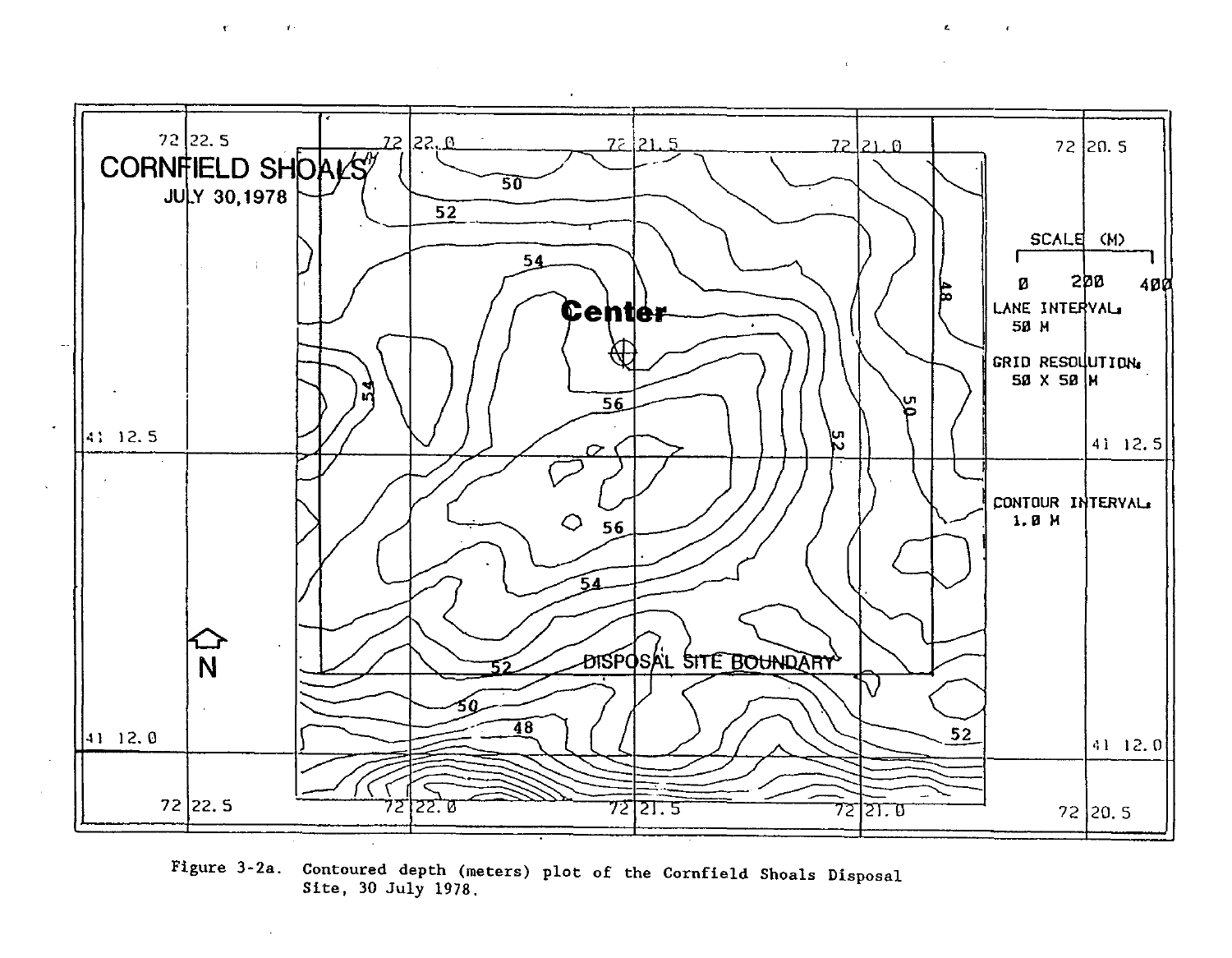

Figure 3-2b. Enlarged contoured depth (meters) plot of the Cornfield Shoals Disposal Site, 30 July 1978.  $\mathbf{v}$ 

 $\mathcal{F}_{\mathbf{0}}^{\mathcal{A}}$  .

 $\bullet$ 

 $\leftrightarrow$